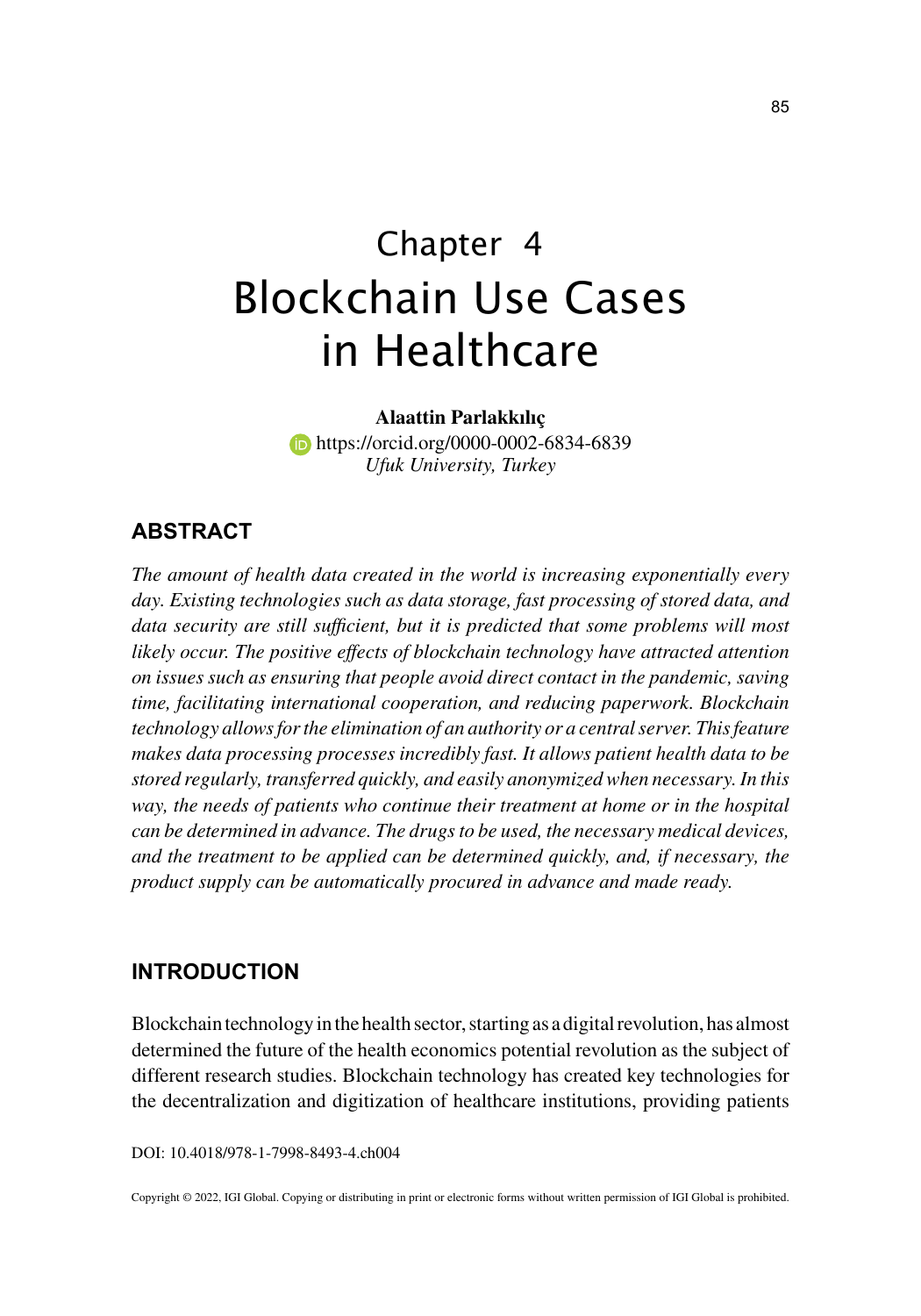and service providers with a modern and digital healthcare ecosystem. Blockchain applications with real-time updates on a decentralized blockchain ledger are encrypted to understand, track and control medical information. Thus, it also helps health institutions to restrict unauthorized access to sensitive information (Khatoon, 2020).

Blockchain is a distributed decentralized ledger technology managed by peers in a network. Blockchain technology is operated without a permanent and permanent central administrator or centralized data storage method. Decentralized data is distributed across different nodes, and quality and security, and replication are protected by strong encryption methods. The concept of blockchain was first introduced in an article written by Nakamoto on October 31, 2008. Blockchain technologies provide both wide solutions and security in different areas of life as well as financial areas. The low cost, transparency, and high efficiency of blockchain technology continue to help solve problems in many different sectors. Basically, in 2013, blockchain technology applications caused important initiatives and started to be implemented. While blockchain was the subject of financial issues in the first period, it continued to increase its application areas day by day. Blockchain technologies find application areas by producing many valuable solutions especially for the health field, which is one of the most important elements of our lives. Unfortunately, the healthcare field has met with blockchain technology later than other life fields. Blockchain technology solutions in the field of health have started to accelerate and be implemented significantly since 2016 (Voshmgir, 2020).

The term blockchain refers to the interconnected blockchain structure that stores vast amounts of information about the past, present, and future of each chain block. As soon as each block enters the system to become an attached part of the chain, it takes an important role in the system by connecting with the previous block and the block after it. The main role of each block is to record, verify and transmit activities to other blocks and beyond. Thus, it prevents every block in the chain from being mined or means that every subsequent block cannot be exchanged for irreversible change. As a result, the blockchain network is a decentralized dynamic information system API that contains information about all transactions and works with a predetermined protocol that defines the direction and consent of transactions, as well as the work of all networks and members. In addition, this working network is also often referred to as a distributed registry, since data is held by each node in the working network (Kolb et al., 2020).

A transaction in blockchain technology networks is combined into blocks of transactions linked to the blockchain using the hash of the previous block record. Therefore, major security measures are implemented in blockchain networks as an important feature of immutability. The older the blockchain, the more protected the data in the node content from changes. If an intruder tries to change the contents of one of the keys, the local record in the block will not be valid as the hash values in the